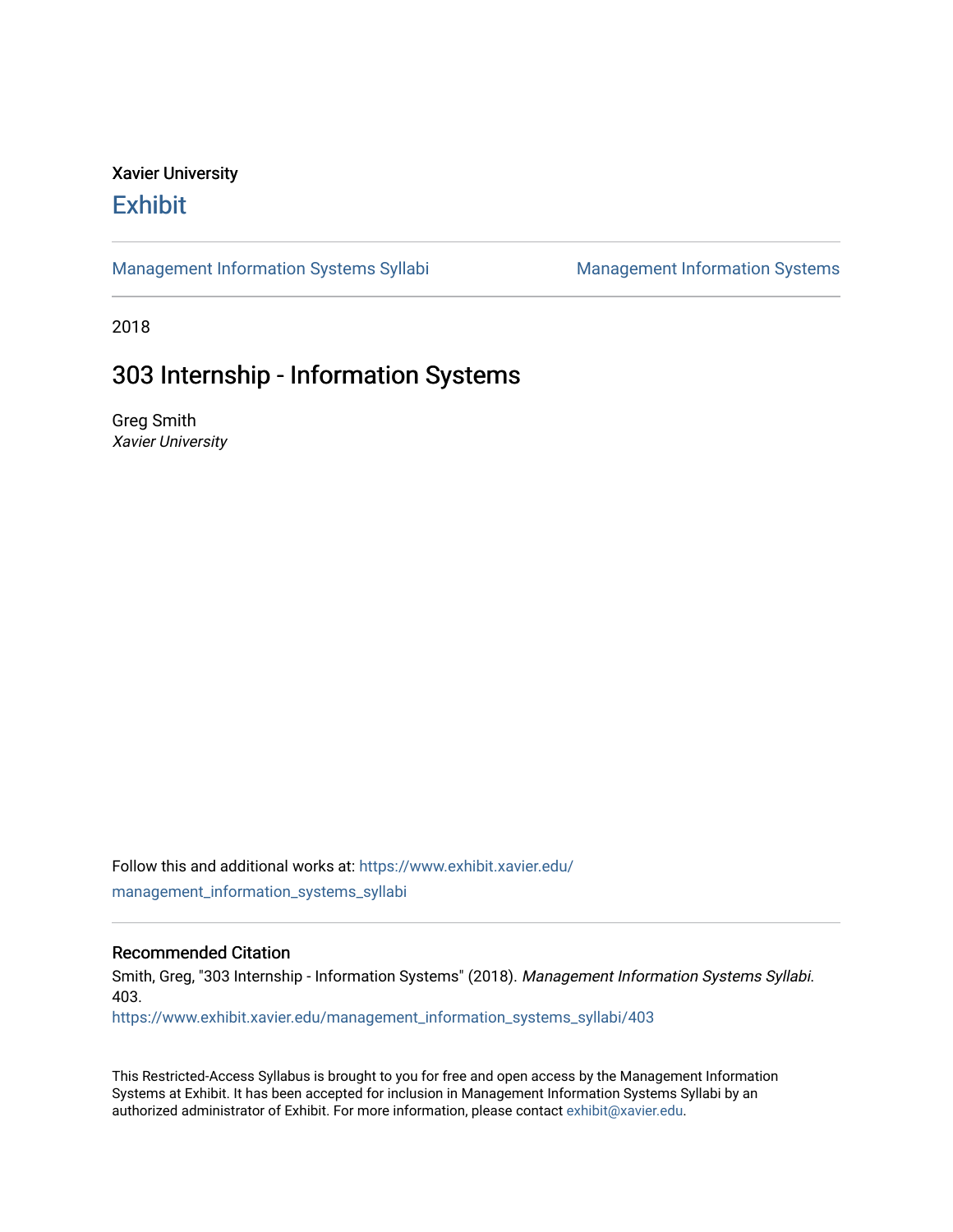# **INFO303** *Internship – Information Systems*

#### **Summer 2018**

|         | <b>Instructor:</b> Dr. Greg Smith | <b>Email:</b> smithg2@xavier.edu                   |
|---------|-----------------------------------|----------------------------------------------------|
| Office: | 209 Smith Hall                    | <b>Phone:</b> $745 - 3245$<br><b>Fax:</b> 745-3455 |

**Office Hours:** TBD – As needed

**Classroom & Class times:** N/A – Internship Site

#### **Williams College of Business Mission:**

"We educate students of business, enabling them to improve organizations and society, consistent with the Jesuit tradition."

#### **Course Description:**

An elective cooperative experience where students earn academic credit while performing approved information systems-related work experience. Student must have 55 credit hours completed, 2.750 GPA, department approval required.

### **WCB Learning Outcome: Critical Thinking**

#### **Disability Services:**

It is my goal that this class be an accessible and welcoming experience for all students. If you are a student with a disability who may have trouble participating or effectively demonstrating learning in this course, contact me to arrange an appointment to share your Accommodation Letters from Disability Services and to discuss your needs. Disability related information is confidential. If you have not contacted Disability Services (located in the Learning Assistance Center) to arrange accommodations, I encourage you to do so by contacting Cassandra Jones, by phone at 513-745- 3280, in person on the Fifth Floor of the Conaton Learning Commons, Room 514, or via e-mail at [jonesc20@xavier.edu](mailto:jonesc20@xavier.edu) as soon as possible as accommodations are not retroactive.

#### **Academic Honesty:**

"All work submitted for academic evaluation must be the student's own. Certainly, the activities of other scholars will influence all students. However, the direct and unattributed use of another's efforts is prohibited as is the use of any work untruthfully submitted as one's own. The penalty for violation of this policy will be a zero for that assignment if it is a first offense. Subsequent violation will result in an **F for the course**."